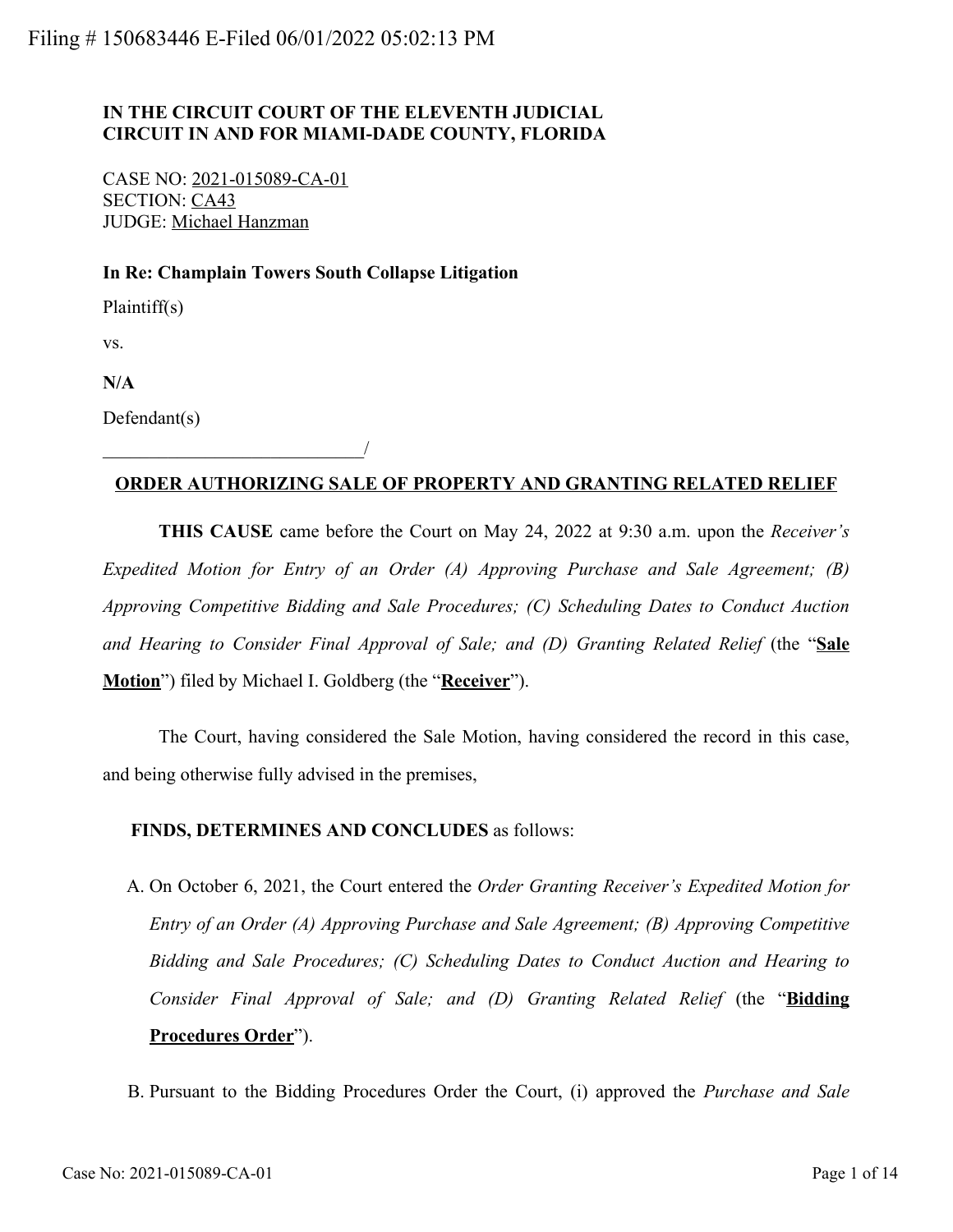<span id="page-1-1"></span><span id="page-1-0"></span>*Agreement* dated October 6, 2021, as amended by *First Amendment to Purchase and Sale Agreement* dated January 28, 2022, and as further amended by *Second Amendment to Purchase and Sale Agreement* dated May 31, 2022 (collectively, the "**Agreement**")<sup>[\[1\]](#page-3-0)</sup> between the Receiver, as seller, and East Oceanside Development, LLC, as purchaser ("**Purchaser**"), pursuant to which Purchaser proposes to purchase the Propert[y\[2\]](#page-3-1) for \$120,000,000 in cash, upon the terms set forth in the Agreement; (ii) approved competitive bidding and sale procedures; (iii) scheduled dates to conduct an auction and hearing to consider final approval of the sale, including treatment of executory contracts and unexpired leases; and, (iv) approved the Expense Reimbursement.

- C. Actual written notice of, and a reasonable opportunity to object and be heard with respect to, the Sale Motion, the Auction and the transactions contemplated by the Agreement has been afforded to all known interested entities.
- D. The Receiver demonstrated good, sufficient, and sound business purposes and justifications for the sale of the Property, including to fund the Allocation Settlement Agreement previously approved by this Court.
- E. The Receiver conducted the Sale process in accordance with, and has otherwise complied in all respects with, the Bidding Procedures Order. At multiple hearings in this case, the Court and all parties in interest were apprised of the marketing efforts and the competitive sale process conducted by the Receiver and his advisors, including Avison Young, in accordance with the Bidding Procedures Order. The Receiver afforded interested potential purchasers a full, fair and reasonable opportunity to qualify and submit their highest or otherwise best offer to purchase the Property and provided potential purchasers sufficient information to enable them to make an informed judgment on whether to bid on the Property.
- F. The Receiver received no Qualified Bids on or before the Bid Deadline. The Purchaser is the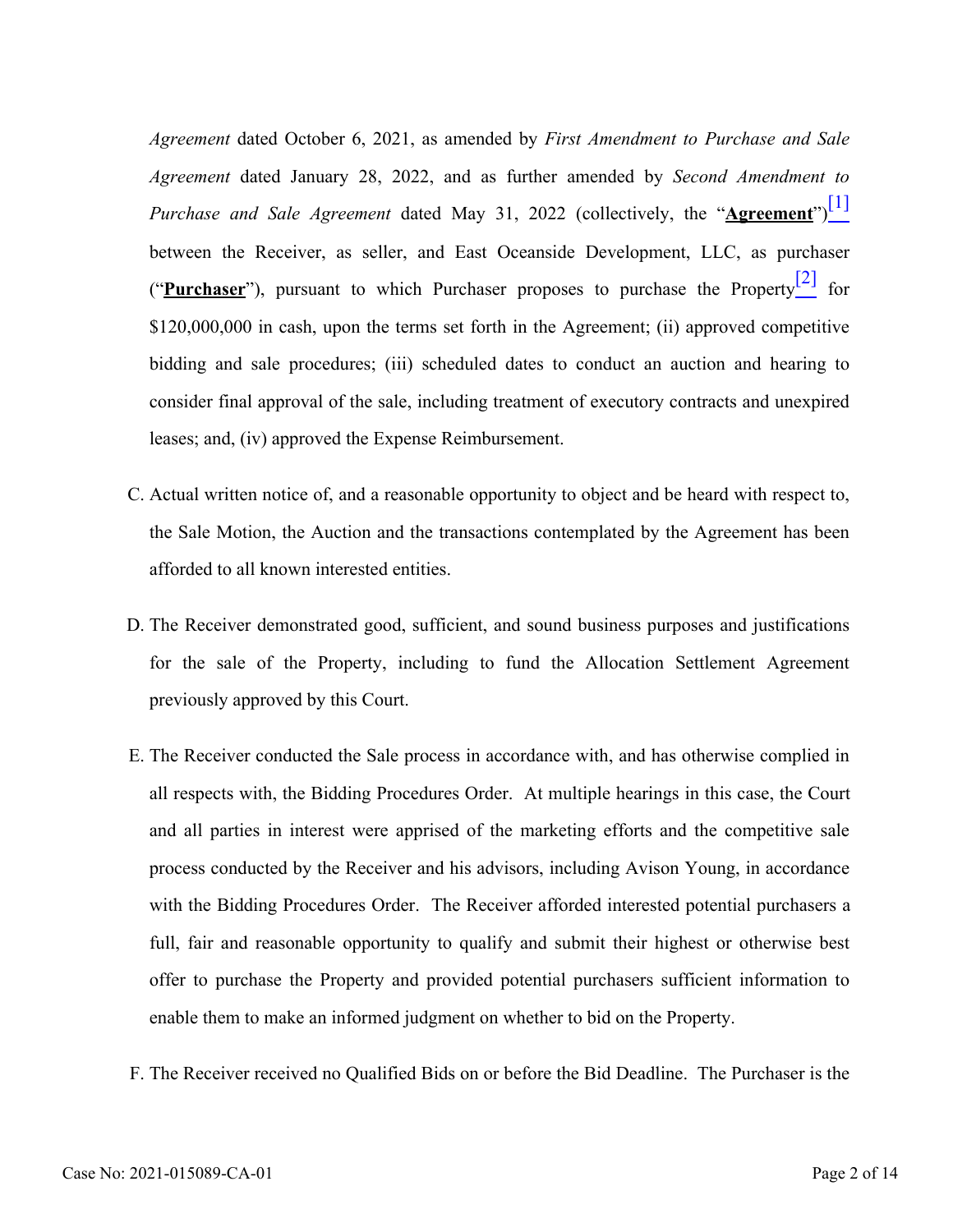Prevailing Bidder (as defined in the Bidding Procedures Order) for the Property in accordance with the Bidding Procedures Order. If no Qualified Bids were received by the Bid Deadline, the Bidding Procedures Order authorizes the Receiver to proceed with the transactions contemplated by the Agreement.

- G. The Purchase Price, upon the terms and conditions set forth in the Agreement: (i) is the highest or otherwise best offer received by the Receiver as a result of the sale process; (ii) is fair and reasonable; (iii) is in the best interests of the receivership estate and its creditors; and (iv) constitutes full and adequate consideration and reasonably equivalent value for the Property.
- H. The Agreement was negotiated and entered into in good faith and without collusion or fraud of any kind.
- Except for the Permitted Exceptions, the Property shall be sold to the Purchaser free and I. clear of all mortgages, restrictions, hypothecations, charges, indentures, loan agreements, instruments, leases, licenses, options, deeds of trust, security interests, conditional sale or other title retention agreements, pledges, liens (including, without limitation, mechanics', materialmen's and other consensual and non-consensual liens and statutory liens), judgments, demands and encumbrances (collectively, the "**Encumbrances**").

## **NOW, THEREFORE, BASED UPON ALL OF THE FOREGOING, IT IS HEREBY ORDERED, ADJUDGED AND DECREED THAT:**

**ORDERED** that the Sale Motion is granted on a final basis. Any objections that have not previously been withdrawn are hereby overruled; and it is further

**ORDERED** that the Receiver is authorized to perform under the Agreement; and it is further

**ORDERED** that, subject to the terms and conditions of the Agreement, the Receiver is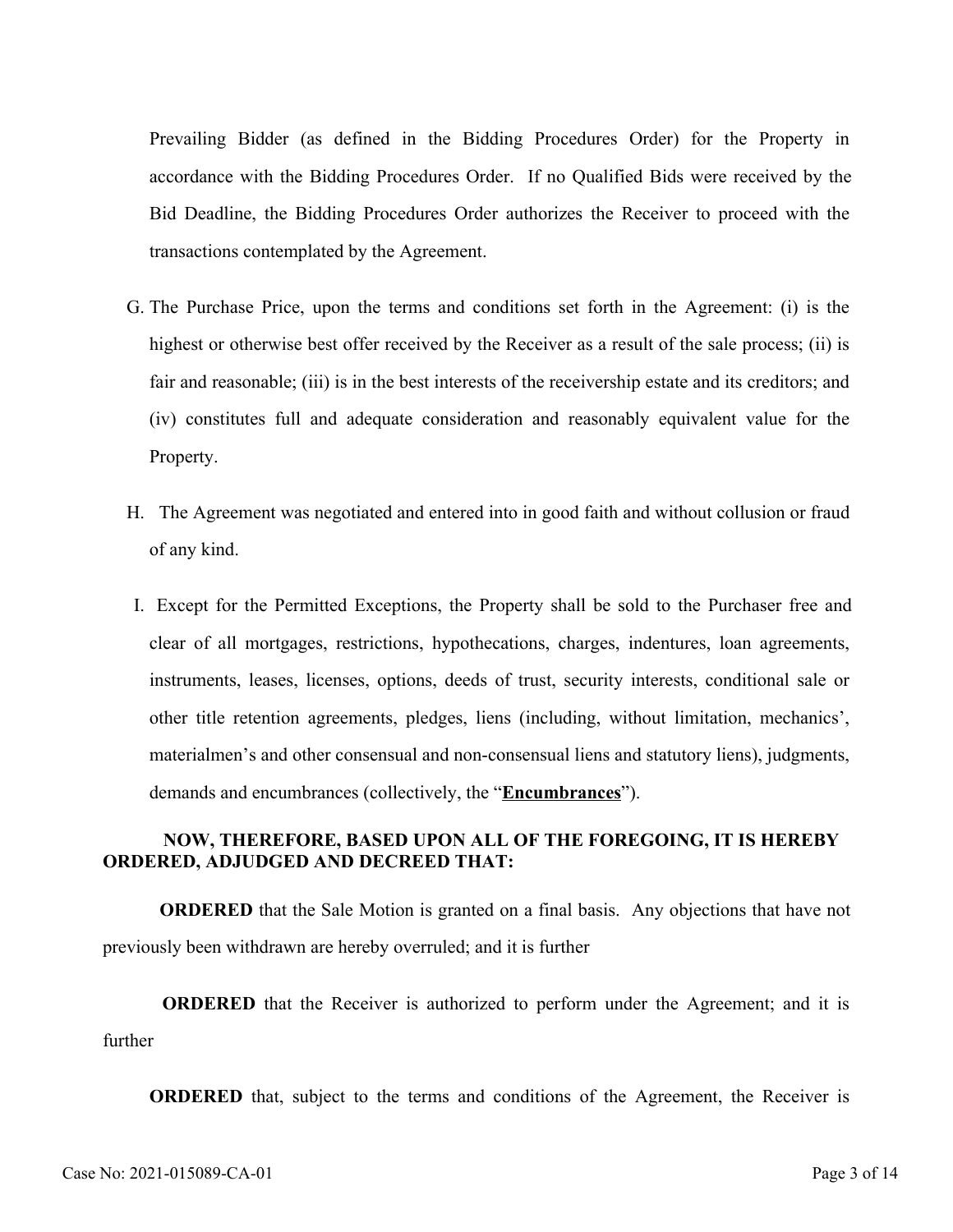authorized to sell the Property to the Purchaser in exchange for the gross purchase price of \$120,000,000; and it is further

**ORDERED** that the sale of the Property to the Purchaser shall be free and clear of any and all Encumbrances (other than Permitted Exceptions), with all Encumbrances to attach solely to the proceeds of the sale; and it further

**ORDERED** that the Receiver is authorized in his sole discretion to execute such agreements, transfer documents, title documents, organizational documents and organizational consents, and such other documents as the Receiver may determine in his sole discretion are necessary or desirable in connection with the sales of the Property; and it is further

**ORDERED** that this Court shall retain jurisdiction of this matter for all purposes.

**Steleh Uphysis 2.49 PM** 

2021-015089-CA-01 06-01-2022 4:49 PM Hon. Michael Hanzman

**CIRCUIT COURT JUDGE** Electronically Signed

<span id="page-3-0"></span> $\frac{[1]}{[1]}$  $\frac{[1]}{[1]}$  $\frac{[1]}{[1]}$  Capitalized terms used in this Order and not otherwise defined herein shall have the meanings ascribed to such terms in the Agreement.

<span id="page-3-1"></span> $\frac{[2]}{[2]}$  $\frac{[2]}{[2]}$  $\frac{[2]}{[2]}$  The Property is more particularly described on the attached Exhibit A.

**DONE** and **ORDERED** in Chambers at Miami-Dade County, Florida on this 1st day of June, 2022.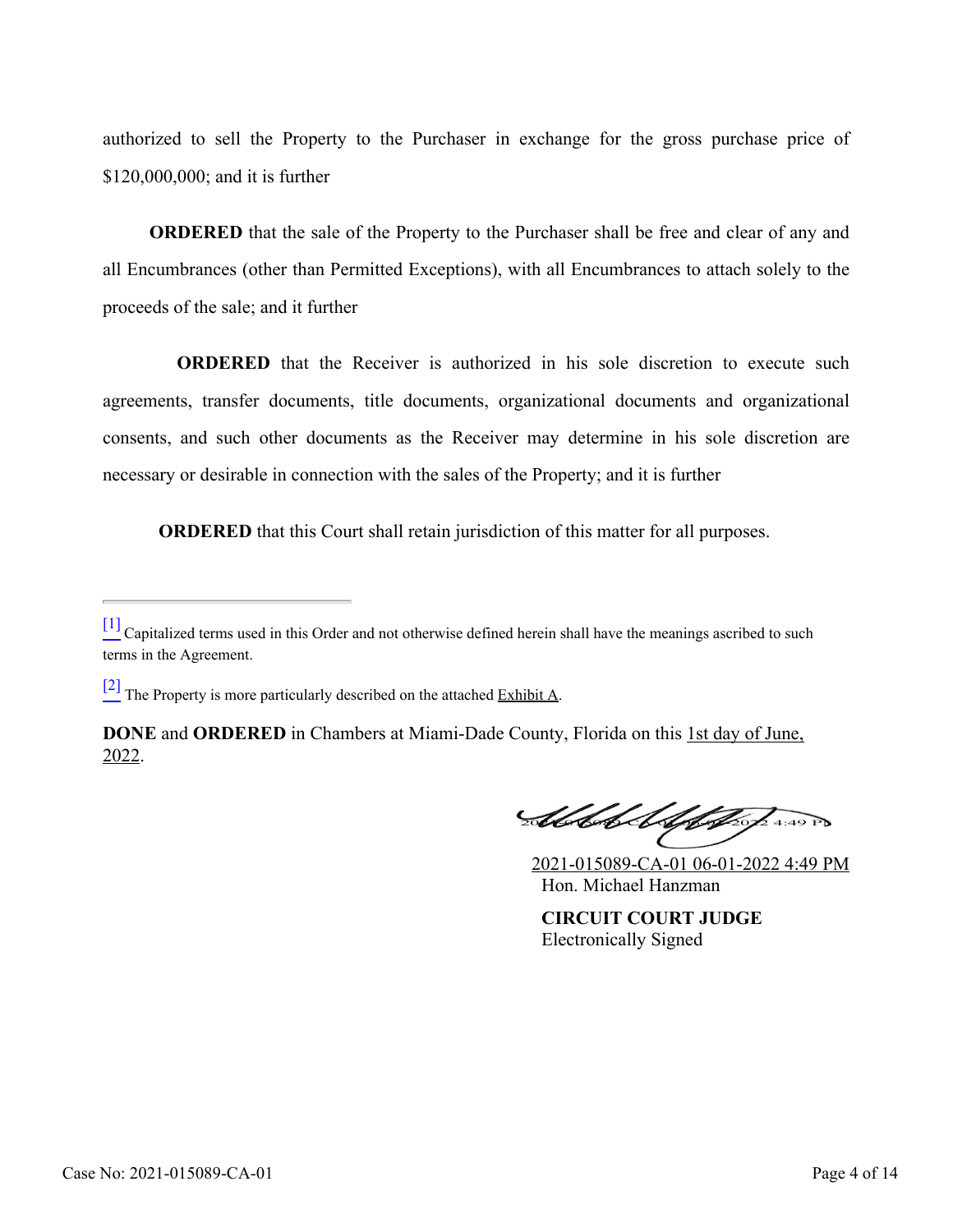No Further Judicial Action Required on **THIS MOTION**

### CLERK TO **RECLOSE** CASE IF POST JUDGMENT

#### **Electronically Served:**

Aaron Jacobs, ajacobs@butler.legal Aaron Jacobs, dmarquith@butler.legal Aaron M. Jacobs, ajacobs@butler.legal Aaron M. Jacobs, dmarquith@butler.legal Aaron M. Jacobs, aalbelo@butler.legal Aaron Podhurst, apodhurst@podhurst.com Aaron Podhurst, dricker@podhurst.com Adam A Schwartzbaum, adams@moskowitz-law.com Adam A Schwartzbaum, service@moskowitz-law.com Adam A Schwartzbaum, dione@moskowitz-law.com Adam Moskowitz, adam@moskowitz-law.com Adam Moskowitz, dione@moskowitz-law.com Adam Moskowitz, service@moskowitz-law.com Alfred Armas, alfred@armaslaw.com Alison E Patino, apatino@patinolaw.com Amanda Anderson, AAnderson@insurance-counsel.com Amanda K Anderson, eservice@insurance-counsel.com Amanda K Anderson, aanderson@insurance-counsel.com Amanda K Anderson, InsuranceCounsel2050@gmail.com Ana Angelica Viciana, anita@miamidade.gov Ana Angelica Viciana, mbarber@miamidade.gov Andrew B. Yaffa, aby@grossmanroth.com Andrew B. Yaffa, omb@grossmanroth.com Andrew M Feldman, feldmana@kleinpark.com Andrew M Feldman, montanem@kleinpark.com Andrew M Feldman, piersonj@kleinpark.com Andrew P. Gold, Esq., andrew.gold@akerman.com Andrew P. Gold, Esq., jill.parnes@akerman.com Andrew Paul Gold, andrew.gold@akerman.com Andrew Paul Gold, jill.parnes@akerman.com Andrew Paul Gold, bobbi.engelke@akerman.com Andrew Russell Kruppa, andrew.kruppa@squirepb.com Andrew Russell Kruppa, patricia.sullivan@squirepb.com Andrew Russell Kruppa, FLA\_Dckt@squirepb.com Anthony Chiarello, anthony@chiarellolegal.com Anthony Chiarello, ACL.001@chiarellolegal.com Anthony J Carriuolo, acarriuolo@bergersingerman.com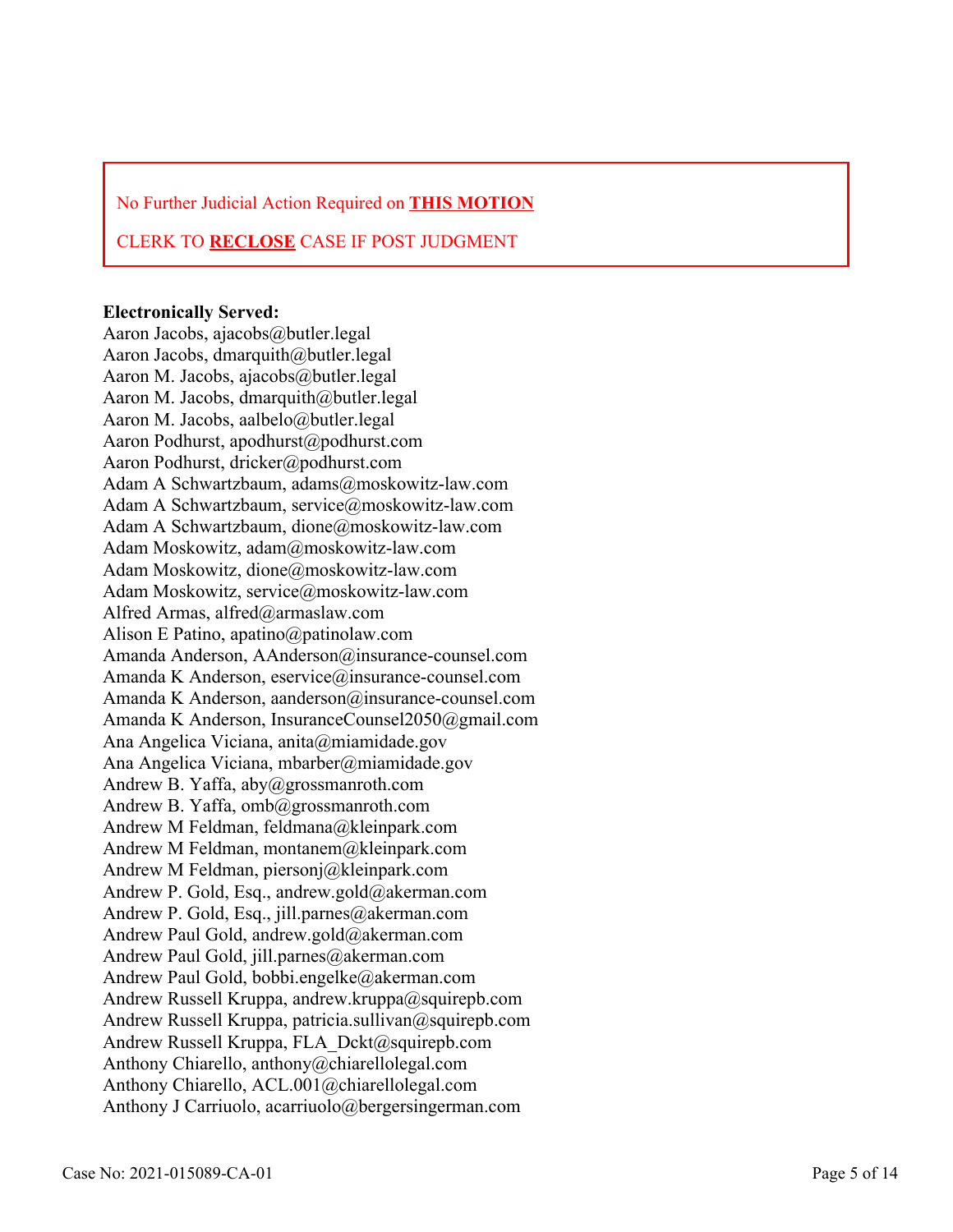Anthony J Carriuolo, mnewland@bergersingerman.com Anthony J Carriuolo, drt@bergersingerman.com Anthony Perez, aperez@hsmpa.com Ariella J Ederi, ariella.ederi@pillsburylaw.com Aron Raskas, araskas@gunster.com Aron Raskas, avalido@gunster.com Aron Raskas, eservice@gunster.com Aryeh Kaplan, aryeh.kaplan@pillsburylaw.com Aryeh Kaplan, nydocket@pillsburylaw.com Aryeh Kaplan, miadocket@pillsburylaw.com Benjamin Fernandez IV, bfernandez@silvasilva.com Benjamin Fernandez IV, mromera@silvasilva.com Benjamin Fernandez IV, sangelbello@silvasilva.com Benjamin Fernandez, IV, bfernandez@silvasilva.com Benjamin Fernandez, IV, tgomez@silvasilva.com Bernadette Vazquez, bvazquez@klugerkaplan.com Bernadette Vazquez, clong@klugerkaplan.com Beth Moon, beth.moon@hoganlovells.com Beth Moon, miamidocketing@hoganlovells.com Bradford R. Sohn, brad@bradsohnlaw.com Bradford R. Sohn, paralegal@bradsohnlaw.com Bradford R. Sohn, service.bradsohnlaw@gmail.com Bradley J Edwards, staff.efile@epllc.com Bradley J Edwards, brad@epllc.com Bradley J Edwards, maria@epllc.com Brenda Radmacher, brenda.radmacher@akerman.com Bret M Feldman, feldmanb@phelps.com Bret M Feldman, yolanda.vazquez@phelps.com Brian S Dervishi, bdervishi@wdpalaw.com Brian S Dervishi, service@wdpalaw.com Bruce Alan Katzen, bkatzen@klugerkaplan.com Bruce Alan Katzen, cfalla@klugerkaplan.com Bruce Alan Katzen, probate@klugerkaplan.com Carlos A. Velasquez, CVelasquez@VDLawyers.com Carlos A. Velasquez, Andrea@VDLawyers.com Carlos E Silva, csilva@silvasilva.com Carlos E Silva, mromera@silvasilva.com Carlos M. Macias, macias@leesfield.com Carlos M. Macias, becerra@leesfield.com Carlos M. Macias, abreu@leesfield.com Caroline Catchpole Spradlin, caroline.spradlin@phelps.com Caroline Catchpole Spradlin, samantha.powell@phelps.com Carolyn M. Luna, cluna@patinolaw.com Charles M-P George, e-service@cmpg-law.com Charles M-P George, cgeorge@cmpg-law.com Charles M-P George, bphillips@cmpg-law.com Christine L. Welstead, christine.welstead@bowmanandbrooke.com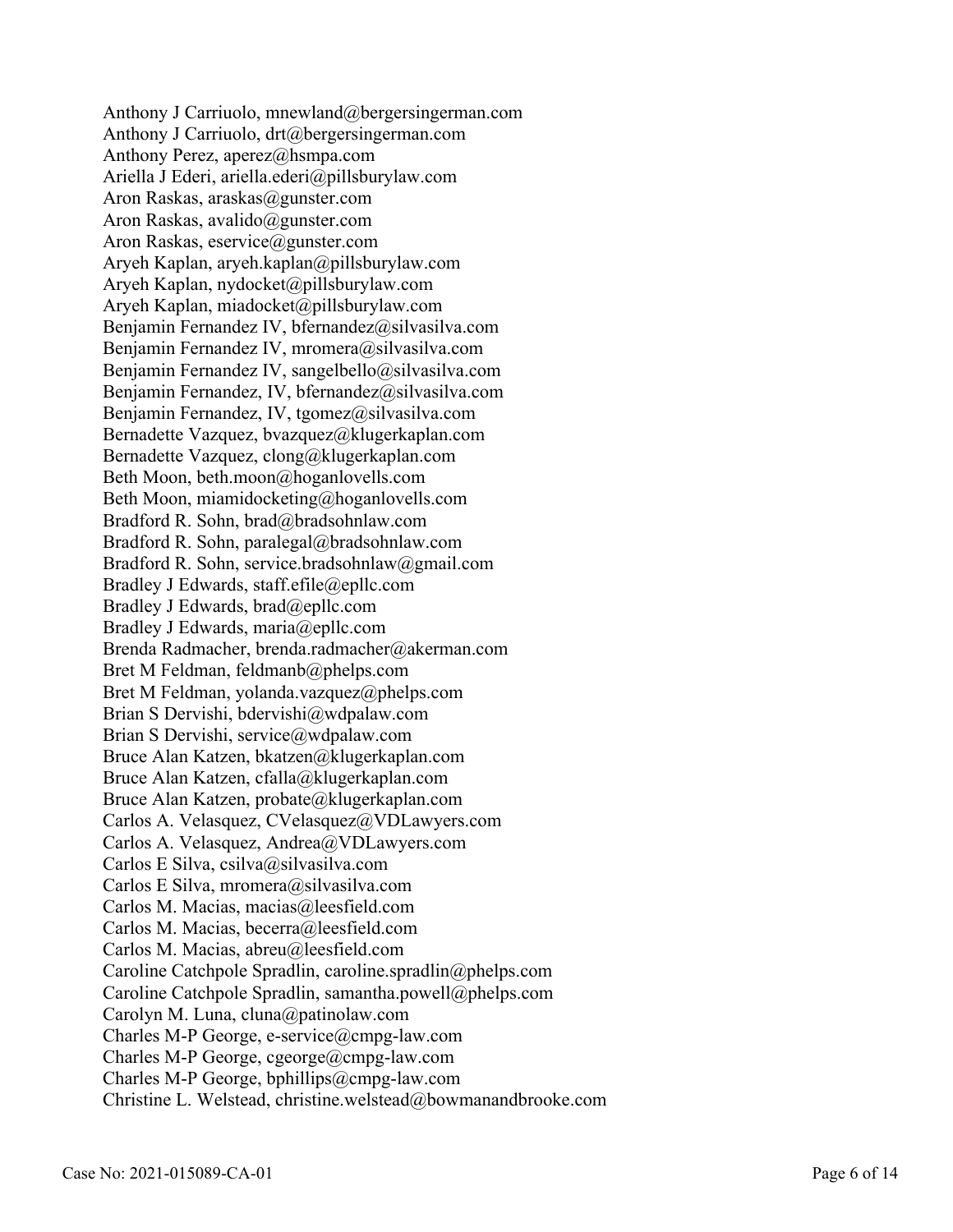Christine L. Welstead, ashleigh.carroll@bowmanandbrooke.com Christine L. Welstead, lisa.morales@bowmanandbrooke.com Christopher L Barnett, barnettch@gtlaw.com Christopher L Barnett, nicauda@gtlaw.com Christopher S Carver, christopher.carver@akerman.com Christopher S Carver, cary.gonzalez@akerman.com Christopher T. Beck, cbeck@grsm.com Christopher T. Beck, jsoto@grsm.com Clinton C. Lyons Jr., kkirkland@morankidd.com Cole Scott & Kissane PA, Ryan.Charlson@csklegal.com Cole Scott & Kissane PA, Ryan.Soohoo@csklegal.com Cole Scott & Kissane PA, Construction.FTLW@csklegal.com Cosme Caballero, ccaballero@deutschblumberg.com Cosme Caballero, kdominguez@deutschblumberg.com Cosme Caballero, Esq., ccaballero@deutschblumberg.com Cosme Caballero, Esq., bblumberg@deutschblumberg.com Curtis Miner, curt@colson.com Curtis Miner, claudiav@colson.com Curtis Miner, eservice@colson.com Daniel Y Gielchinsky, dan@dgimlaw.com Daniel Y Gielchinsky, eservice@dgimlaw.com Daniel Y Gielchinsky, colleen@dgimlaw.com David B. Weinstein, weinsteind@gtlaw.com David B. Weinstein, thomasm@gtlaw.com David L Rosinsky Esq., LUKSFLL-Pleadings@LS-LAW.COM David L Rosinsky Esq., Drosinsky@insurancedefense.net David L Rosinsky Esq., spare@insurancedefense.net David M Wells, dwells@gunster.com David M Wells, dculmer@gunster.com David M. Murray, dmmurray@miami-airport.com David M. Murray, dmmurray@miami-airport.com David M. Murray, rmartin@miami-airport.com David M. Wells, dwells@gunster.com David M. Wells, dculmer@gunster.com David M. Wells, eservice@gunster.com David Stanoch, david@honiklaw.com Dorian N. Daggs, ddaggs@hsmpa.com Douglas J. Kress, dkress@schwedpa.com Douglas J. Kress, lrandell@schwedpa.com Douglas J. Kress, amarcus@schwedpa.com Dustin Blumenthal, dblumenthal@goldbergsegalla.com Dustin Blumenthal, ppowers@goldbergsegalla.com Dustin C. Blumenthal, dblumenthal@goldbergsegalla.com Dustin C. Blumenthal, ppowers@goldbergsegalla.com E. Bruce Johnson, johnson@jambg.com E. Bruce Johnson, young@jambg.com Edward Hernandez, serviceehernandez@falkwaas.com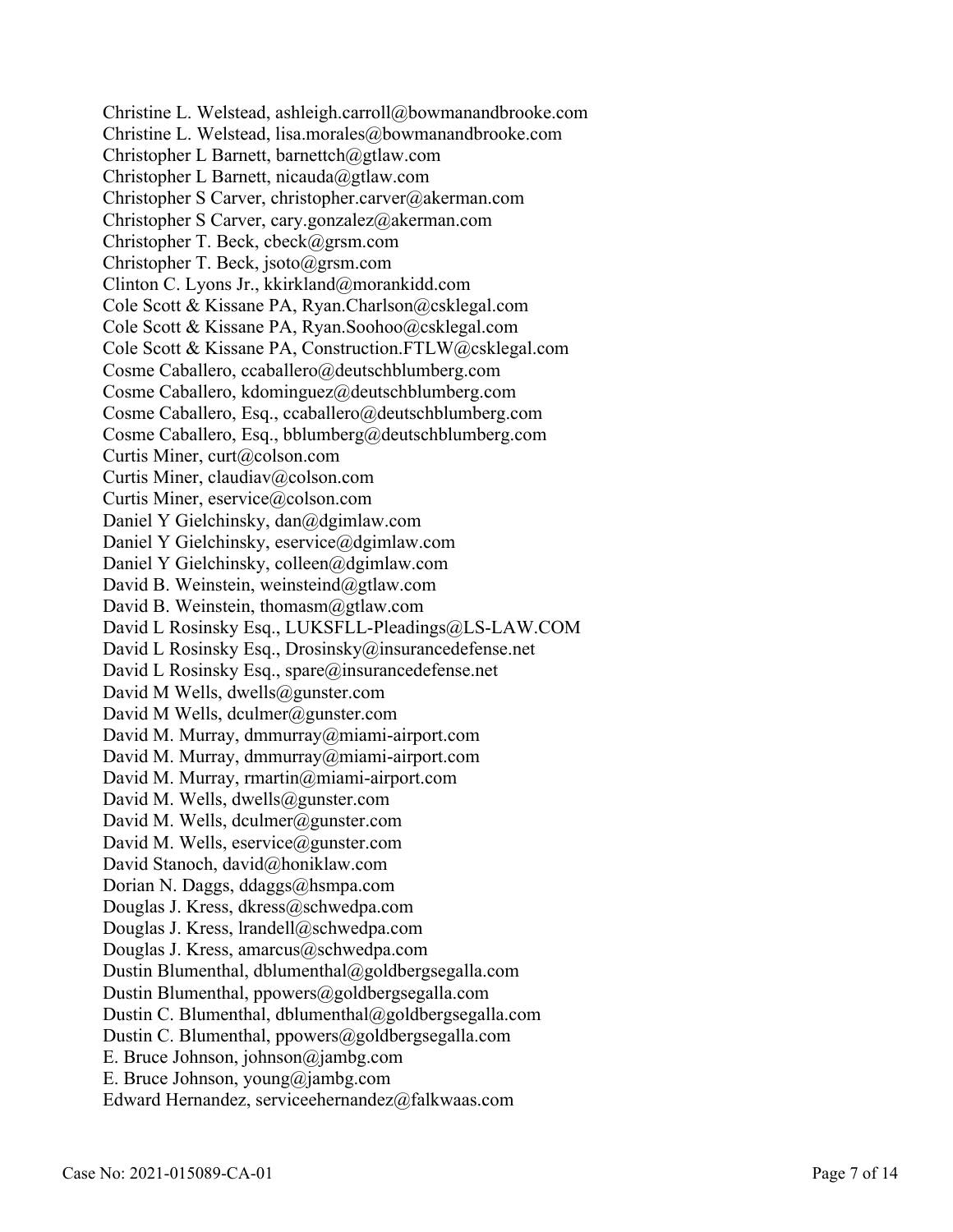Edward Hernandez, MSalvarrey@falkwaas.com Edward Marod, emarod@gunster.com Edward Marod, dpeterson@gunster.com Edward R. Blumberg, erb@deutschblumberg.com Edward R. Blumberg, rmitchell@deutschblumberg.com Edward R. Blumberg, kdominguez@deutschblumberg.com Elliot H. Scherker, scherkere@gtlaw.com Elliot H. Scherker, miamiappellateservice@gtlaw.com Eric P. Hockman, ehockman@wsh-law.com Eric P. Hockman, lmartinez@wsh-law.com Eric Page Hockman, ehockman@wsh-law.com Eric Page Hockman, mgaines@wsh-law.com Eric Page Hockman, faubi@wsh-law.com Eric S Kay, ekay@kttlaw.com Eric S Kay, ga@kttlaw.com Eric S Kay, agarcia@kttlaw.com Esther Ruderman, eruderman@conroysimberg.com Esther Ruderman, eservicewpb@conroysimberg.com Esther Ruderman, aroberts@conroysimberg.com Felipe Gonzalez, fggonzalez@kelleykronenberg.com Felipe Gonzalez, afilippi@kelleykronenberg.com Felipe Gonzalez, mburkett@kelleykronenberg.com Frank Florio, FFlorio@gunster.com George R Truitt Jr., george.truitt@csklegal.com George R Truitt Jr., construction.miami@csklegal.com Gonzalo Barr, gbarr@dldlawyers.com Gonzalo Barr, viviane@dldlawyers.com Gonzalo Dorta, grd@dortalaw.com Gonzalo R Dorta, grd@dortalaw.com Gonzalo R Dorta, jpedraza@dortalaw.com Gonzalo R Dorta, jgonzalez@dortalaw.com Graham LippSmith, g@lippsmith.com Graham LippSmith, mb@lippsmith.com Graham LippSmith, cca@lippsmith.com Gregory J Kahn, gkahn@boydjen.com Gregory J Kahn, jsaiz@boydjen.com Gregory J Kahn, mkruemmel@boydjen.com H. Clay Roberts, gloria@robertspa.com H. Clay Roberts, roberts@robertspa.com H. Clay Roberts, jennifer@robertspa.com Hali E Marsocci, Hali@RomanoLawGroup.com Hali E Marsocci, Becky@RomanoLawGroup.com Hali E Marsocci, Service@RomanoLawGroup.com Harley S. Tropin Esq., hst@kttlaw.com Harley S. Tropin Esq., sf@kttlaw.com Harley Tropin, hst@kttlaw.com Harold J. Lang, III, hlang@wwhgd.com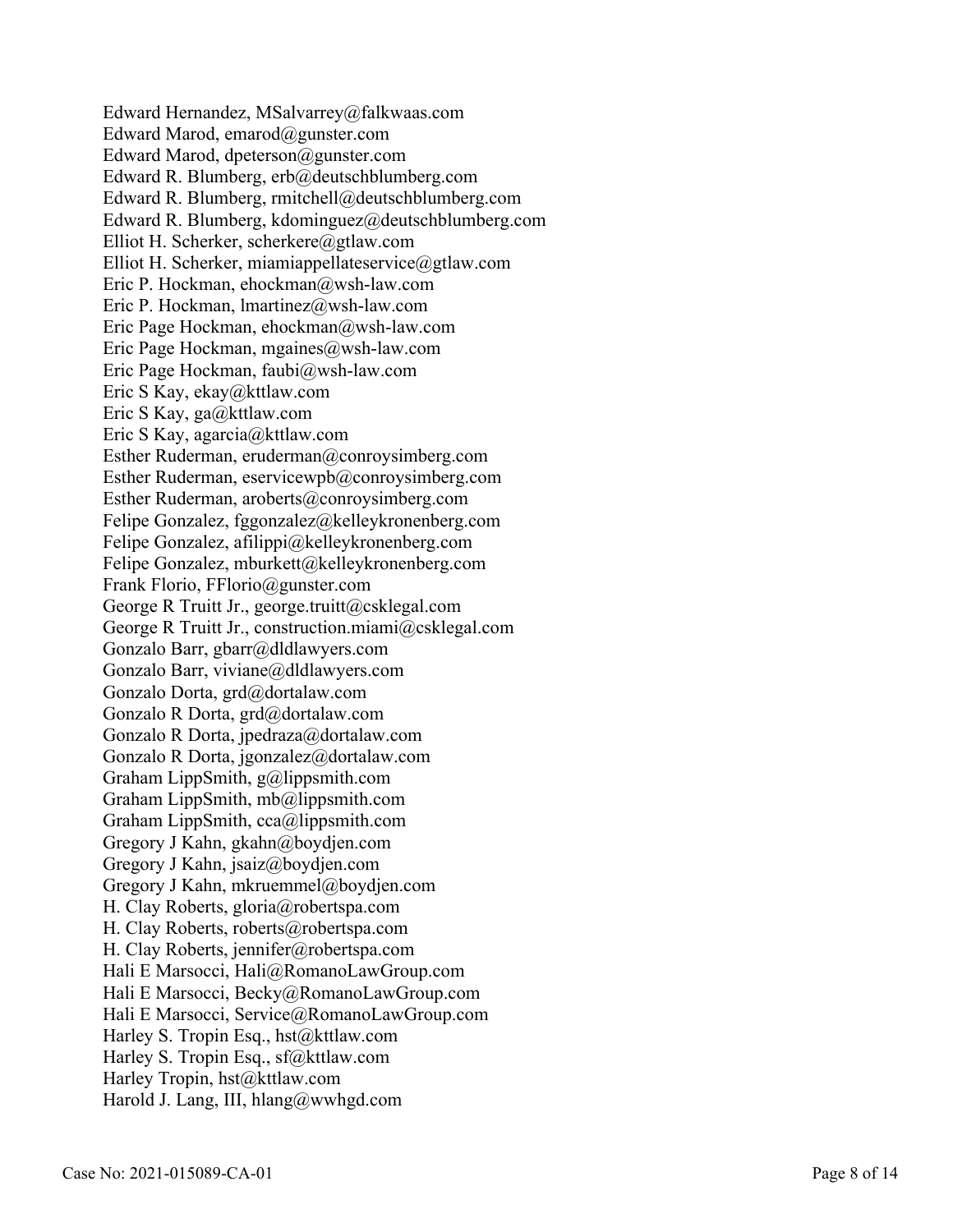Harold J. Lang, III, hjohnson@wwhgd.com Harold J. Lang, III, njordahl@wwhgd.com Harold Lang III, hlang@wwhgd.com Harold Lang III, dmallqui@wwhgd.com Henry Lawrence Perry, lperry@perry-young.com Henry Lawrence Perry, frichard@perry-young.com Henry N. Wixon, henry.wixon@nist.gov Houston S. Park III, parkh@kleinpark.com Houston S. Park III, harriss@kleinpark.com Howard Kraft Pita, spita@pwdlawfirm.com Howard Kraft Pita, lalvarez@pwdlawfirm.com Howard Kraft Pita, pitaservice@pwdlawfirm.com Howard M Bushman, howard@moskowitz-law.com Howard M Bushman, dione@moskowitz-law.com Ira L Libanoff, ilibanoff@flblawyers.com Ira L Libanoff, jfrometa@flblawyers.com JOHN H RUIZ, jruiz@msprecoverylawfirm.com JOHN H RUIZ, serve@msprecoverylawfirm.com JOHN H RUIZ, jruiz@msprecovery.com Janel C. Diamond, jdiamond@gunster.com Javier A. Lopez Esq., jal@kttlaw.com Javier A. Lopez Esq., ya@kttlaw.com Javier A. Lopez Esq., fsr@kttlaw.com Javier Zapata, jzapata@miamidade.gov Jeffrey Lee Newsome II, jeffrey.newsome@phelps.com Jeffrey Lee Newsome II, samantha.powell@phelps.com Jeffrey Michael Cohen, jmcohen@carltonfields.com Jeffrey Michael Cohen, schacon@carltonfields.com Jeffrey Michael Cohen, miaecf@cfdom.net Jennifer Glasser, kelly.connolly@akerman.com Jennifer Glasser, joan.davis@akerman.com Jennifer Glasser, jennifer.glasser@akerman.com Jennifer Glasser, kelly.connolly@akerman.com Jennifer Glasser, kim.stathopulos@akerman.com Jillian M Askren, askrenj@gtlaw.com Jillian M Askren, thomasm@gtlaw.com Joel L McNabney, jmcnabney@rc.com Joel L McNabney, akatz@rc.com Joel L McNabney, kgratia@rc.com John B. Morgan, jmorgan@forthepeople.com John B. Morgan, kmitnik@forthepeople.com John B. Morgan, andrew@forthepeople.com John Davis, jdavis@slackdavis.com John H. Ruiz, jruiz@msprecoverylawfirm.com John H. Ruiz, serve@msprecoverylawfirm.com John H. Ruiz, afernandez@msprecoverylawfirm.com John Romano, John@RomanoLawGroup.com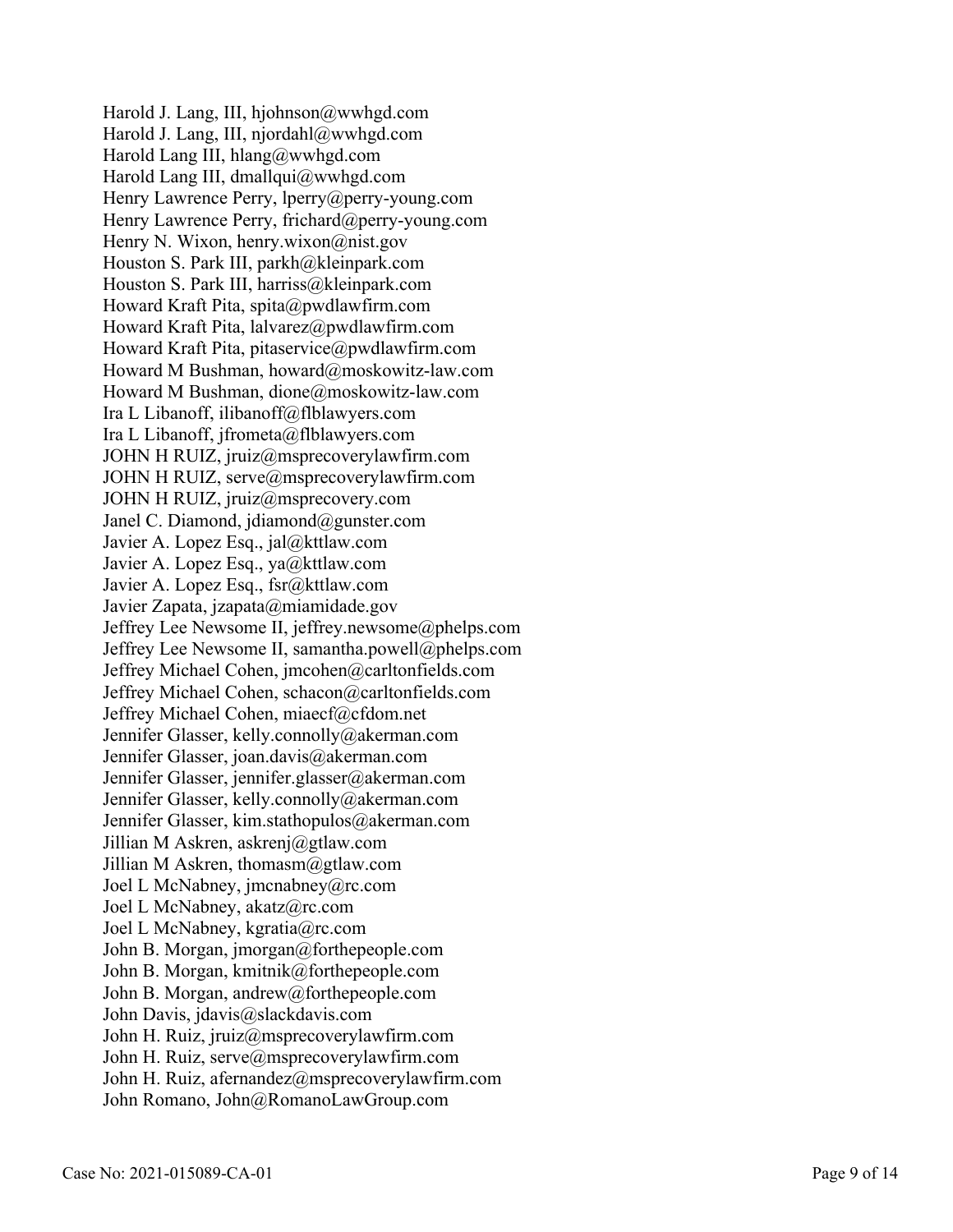John Scarola, scarolateam@searcylaw.com John Scarola, mmccann@searcylaw.com John Scarola, scarolateam@searcylaw.com Jonathan E Kanov, jekanov@mdwcg.com Jonathan E Kanov, kafriday@mdwcg.com Jordi Guso, jguso@bergersingerman.com Jordi Guso, drt@bergersingerman.com Jordi Guso, fsellers@bergersingerman.com Jorge A Calil Esq., jorge@jcalillaw.com Jorge A Calil Esq., jeannie.calillaw@gmail.com Jorge L. Piedra, jpiedra@kttlaw.com Jorge L. Piedra, ga@kttlaw.com Jorge Silva, jsilva@silvasilva.com Jorge Silva, csilva@silvasilva.com Jorge Silva, hsoto@silvasilva.com Joseph H. Serota, jserota@wsh-law.com Joseph H. Serota, lmartinez@wsh-law.com Joseph M. Kaye, joseph@moskowitz-law.com Joseph M. Kaye, dione@moskowitz-law.com Josh M Rubens, jrubens@klugerkaplan.com Josh M Rubens, cfernandez@klugerkaplan.com Josh M Rubens, probate@klugerkaplan.com Joshua D Fuller, jfuller@fullerlawyers.com Joshua D Fuller, lposch@fullerlawyers.com Joshua Talcovitz, TalcovitzJ@kleinpark.com Jourdan Leslie Weltman, jw0326@universalproperty.com Jourdan Leslie Weltman, subrogationservice@universalproperty.com Jourdan Leslie Weltman, vm1217@universalproperty.com Judd G. Rosen, pleadings@goldbergandrosen.com Judd G. Rosen, jgrsecy@goldbergandrosen.com Julia Holden-Davis, JHoldenDavis@gunster.com Julia Holden-Davis, dholland@gunster.com Julian S. Geraci Esq., jgeraci@pbcgov.org Julian S. Geraci Esq., aairey@pbcgov.org Karen B Parker, kparker@kbparkerlaw.com Karen B Parker, ebacker@kbparkerlaw.com Kenneth R Drake, kendrake@dldlawyers.com Kenneth R Drake, viviane@dldlawyers.com Kerry L. Burns, kburns@bergersingerman.com Kerry L. Burns, efile@bergersingerman.com Kimberly C. Hirschman, khirschman@therhlawfirm.com Kimberly C. Hirschman, nramos@therhlawfirm.com Laritza Orozco, Orozcol@kleinpark.com Laura Adams, lauraadams@miamisao.com Lauren E. Morse, laurenm@miamidade.gov Lauren E. Morse, olga1@miamidade.gov Lauren E. Morse, hern@miamidade.gov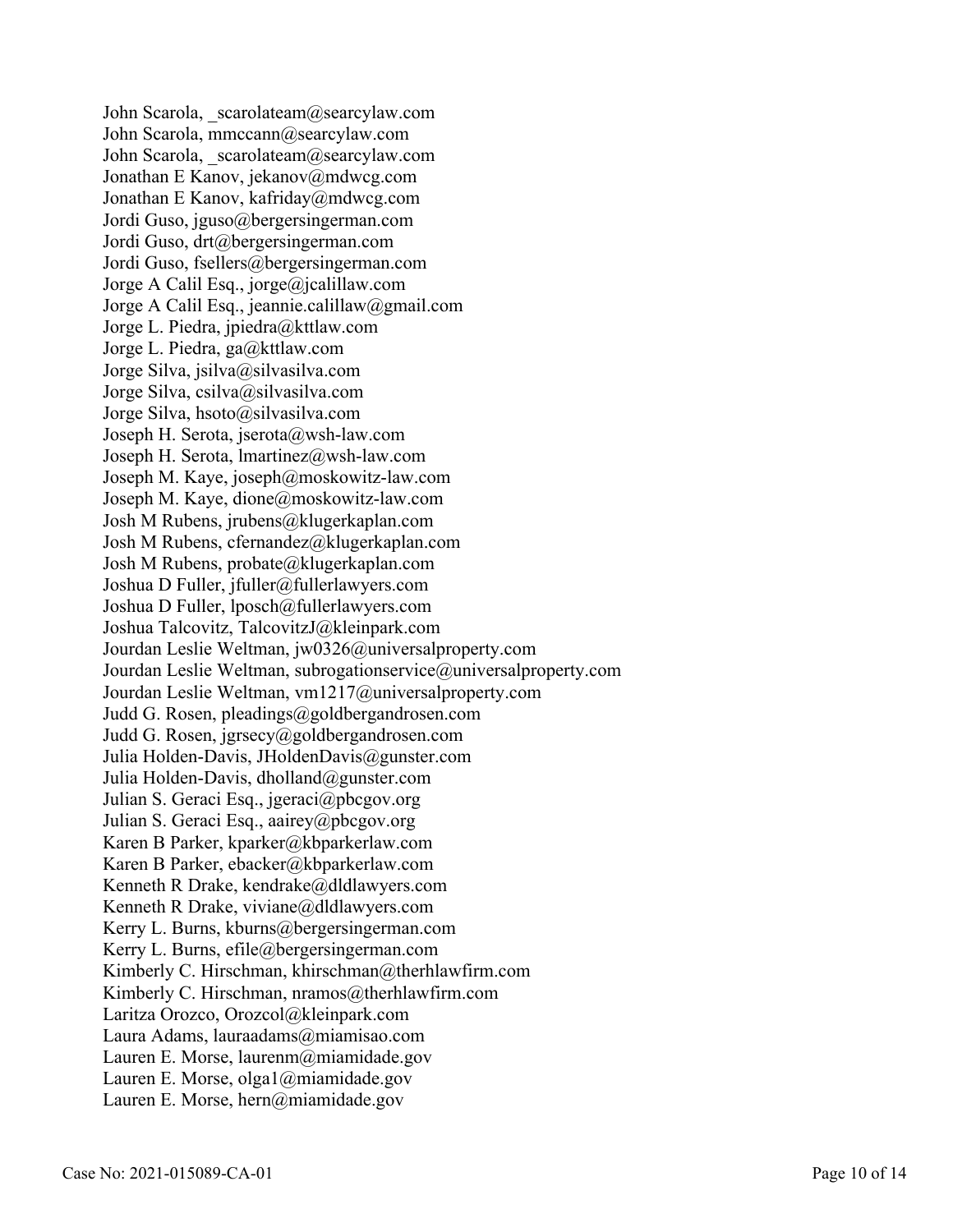Lauren Morse, lauren.morse@miamidade.gov Lewis N Jack Jr., LNJ@florida-attorneys.com Lewis N Jack Jr., cmf@florida-attorneys.com Luis Eduardo Suarez, lsuarez@hsmpa.com Luis Eduardo Suarez, filings@hsmpa.com Manual Arteaga-Gomez, aag@grossmanroth.com Marc J. Gottlieb, marc.gottlieb@akerman.com Marc J. Gottlieb, joyce.gutierrez@akerman.com Marc J. Gottlieb, Esq., marc.gottlieb@akerman.com Marc J. Gottlieb, Esq., joyce.gutierrez@akerman.com Marcos Guerrero, mguerrero@rlattorneys.com Maria Corghi, mcorghi@silvasilva.com Maria Corghi, mcorghi@silvasilva.com Mark A Boyle, Eservice@Insurance-Counsel.com Mark A Boyle, MBoyle@Insurance-Counsel.com Mark A Boyle, InsuranceCounsel2050@gmail.com Mark G. Dicowden, eservice@dicowdenlaw.com Mark G. Dicowden, service@dicowdenlaw.com Mark G. Dicowden, mgd@dicowdenlaw.com Mark J. Heise, mheise@hsmpa.com Mark J. Sullivan, sullivanm@kleinpark.com Mark J. Sullivan, piersonj@kleinpark.com Mark J. Sullivan, montanem@kleinpark.com Mark R. Antonelli, mantonelli@gaebemullen.com Mark R. Antonelli, cgreer@gaebemullen.com Mark R. Antonelli, lbeggs@gaebemullen.com Matthew Wildner, mjwildner@mdwcg.com Matthew Wildner, kafriday@mdwcg.com Max Cory Rudolf, max.rudolf@akerman.com Max Cory Rudolf, thelma.white@akerman.com Meghan C Moore Moore, meghan.moore@flastergreenberg.com Meghan C Moore Moore, betty.plasencia@flastergreenberg.com Michael A. Hornreich, mhornreich@wwhgd.com Michael A. Hornreich, jmackdanz@wwhgd.com Michael Caballero, mcaballero@hsmpa.com Michael F. Suarez, MFS-KD@kubickidraper.com Michael F. Suarez, mfs@kubickidraper.com Michael I. Goldberg, michael.goldberg@akerman.com Michael I. Goldberg, charlene.cerda@akerman.com Michael I. Goldberg, kimberly.smiley@akerman.com Michael J Thomas, thomasmic@gtlaw.com Michael J Thomas, cordovam@gtlaw.com Michael J Thomas, flservice@gtlaw.com Michael S Hooker, michael.hooker@phelps.com Michael S Hooker, guy.mcconnell@phelps.com Michael S Hooker, renee.hogue@phelps.com Mitchel Chusid, mchusid@ritterchusid.com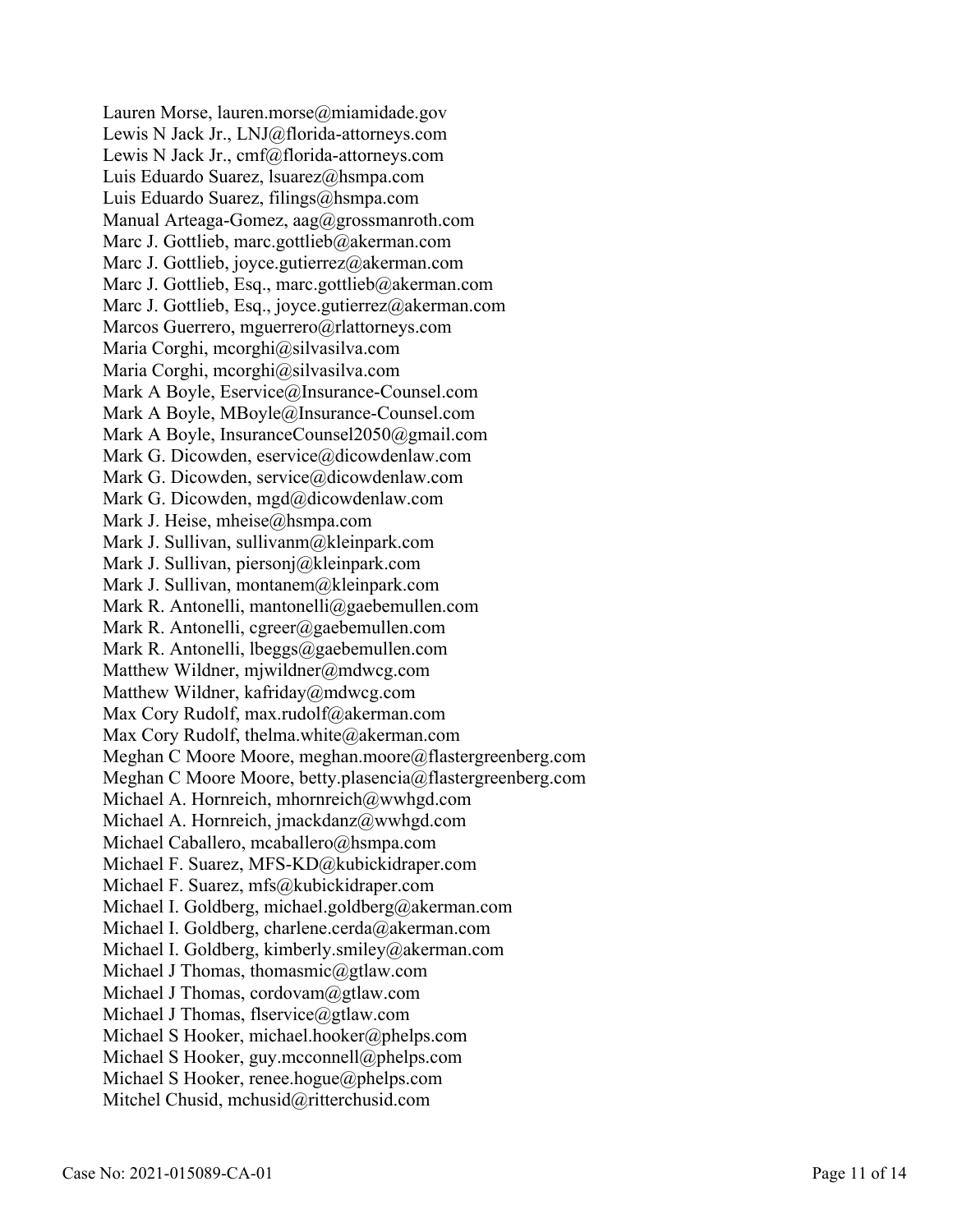Mitchel Chusid, karenz@ritterchusid.com Mitchel Chusid, ifeliciano@ritterchusid.com Mustafa Hasan Dandashly, pleadings@goldbergandrosen.com Mustafa Hasan Dandashly, mdandashly@goldbergandrosen.com Mustafa Hasan Dandashly, evelyn@goldbergandrosen.com Oscar E. Marrero, oem@marrerolegal.com Patricia Melville, pmelville@hsmpa.com Paul A. Avron, pavron@bergersingerman.com Paul J. Schwiep, pschwiep@coffeyburlington.com Paul J. Schwiep, yvb@coffeyburlington.com Paul J. Schwiep, service@coffeyburlington.com Paul Jon Layne, playne@silvasilva.com Paul Jon Layne, mromera@silvasilva.com Paul Jon Layne, vramos@silvasilva.com Paul S Singerman, singerman@bergersingerman.com Paul S Singerman, asanchez@bergersingerman.com Paul S Singerman, efile@bergersingerman.com Paul Steven Labiner, Pleadings@PIALawCenter.com Rachel Charys John, rjohn@zdlaw.com Rachel Charys John, rjohn@zdlaw.com Rachel Charys John, rjohn@zdlaw.com Rachel W. Furst, rwf@grossmanroth.com Rachel Wagner Furst, rwf@grossmanroth.com Ralph George Patino, service@patinolaw.com Ralph George Patino, rpatino@patinolaw.com Ralph George Patino, cluna@patinolaw.com Rami Shmuely, pleadings@cmslawgroup.com Rami Shmuely, rshmuely@cmslawgroup.com Randy M Weber, rmweber@pwdlawfirm.com Randy M Weber, ngarcia@pwdlawfirm.com Ricardo Manoel Martinez-Cid, rmcid@podhurst.com Ricardo Manoel Martinez-Cid, RMCTeam@podhurst.com Ricardo Manoel Martinez-Cid, lbarrington@podhurst.com Robert J Squire, rsquire@rlattorneys.com Robert J Squire, pcarvajal@rlattorneys.com Robert J. Mongeluzzi, rmongeluzzi@smbb.com Robert J. Mongeluzzi, jgoodman@smbb.com Robert J. Mongeluzzi, sdordick@smbb.com Robert L Switkes, Rswitkes@switkeslaw.com Robert L Switkes, paralegal@switkeslaw.com Robert L Switkes, bzappala@switkeslaw.com Robert M Klein, kleinr@kleinpark.com Robert M Klein, piersonj@kleinpark.com Robert M Klein, carrillom@kleinpark.com Rosalyn Lax, rlax@hsmpa.com Ross D. Ginsberg, rginsberg@wwhgd.com Ross D. Ginsberg, dmallqui@wwhgd.com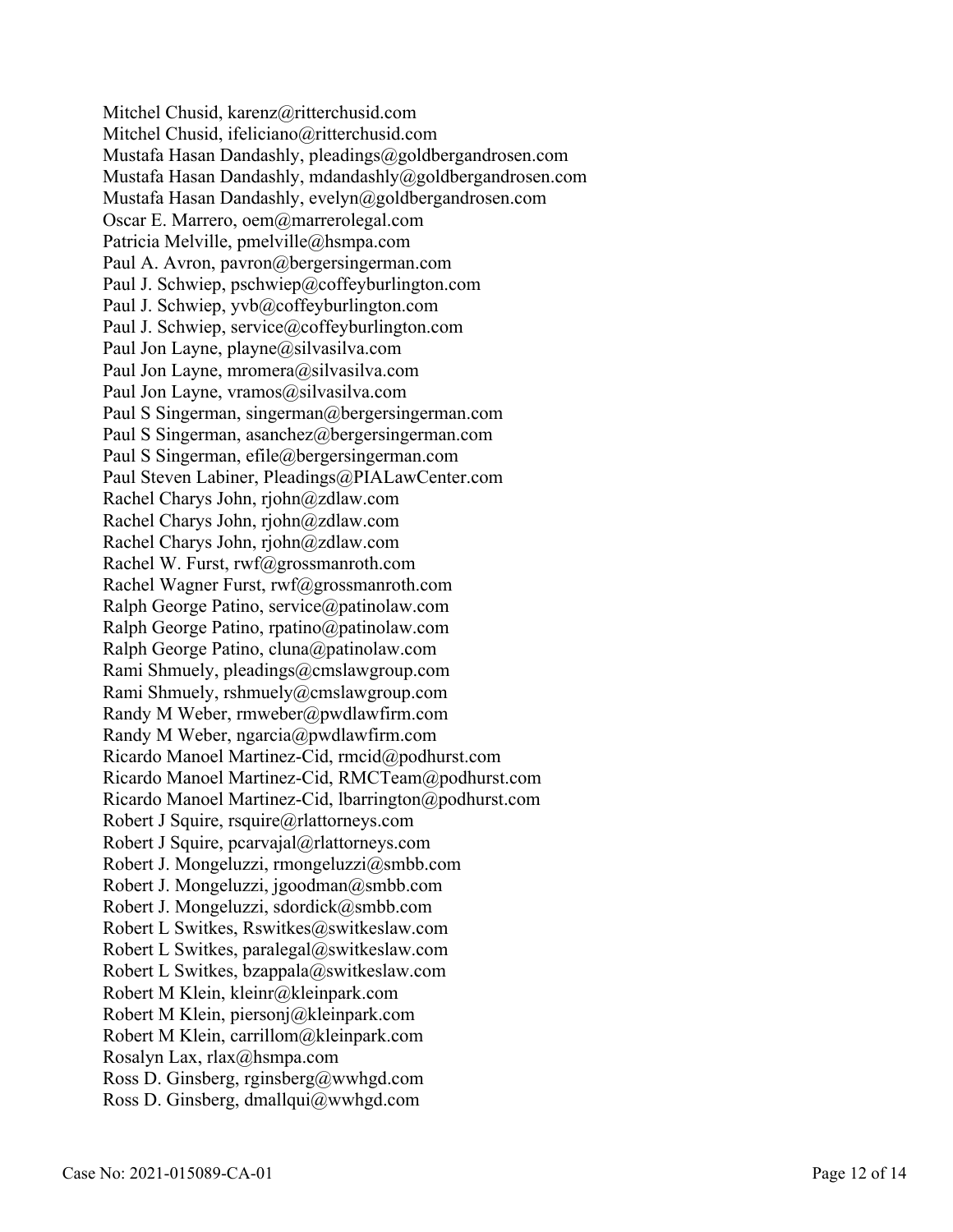Ruben Honik, ruben@honiklaw.com Ryan A Waton, rwaton@zdlaw.com Ryan J. Yaffa, rjy@grossmanroth.com Ryan M. Charlson, ryan.charlson@csklegal.com Ryan M. Charlson, nicole.kaufman@csklegal.com Ryan Thomas Hopper, hopperr@gtlaw.com Ryan Thomas Hopper, ryan.t.hopper@gmail.com Ryan Thomas Hopper, thomasm@gtlaw.com STEVEN JEFFREY BRODIE, sbrodie@carltonfields.com STEVEN JEFFREY BRODIE, ldelpino@carltonfields.com Sarah Jayne Cohen, sarah.cohen@hoganlovells.com Sarah Jayne Cohen, beth.moon@hoganlovells.com Sarah Jayne Cohen, miamidocketing@hoganlovells.com Scott Andrew Hiaasen, shiaasen@coffeyburlington.com Scott Andrew Hiaasen, lperez@coffeyburlington.com Scott Andrew Hiaasen, service@coffeyburlington.com Scott D. Rembold, srembold@therhlawfirm.com Scott D. Rembold, courtdocs@therhlawfirm.com Sergio L Mendez, sergio@mendezandmendezlaw.com Sergio L Mendez, service@mendezandmendezlaw.com Seth M Lehrman, staff.efile@epllc.com Seth M Lehrman, seth@epllc.com Seth M Lehrman, iris@epllc.com Seth M Schimmel, seth.schimmel@phelps.com Seth M Schimmel, yolanda.vazquez@phelps.com Seth M Schimmel, nicole.marsade@phelps.com Shannon Lyn Nunez del Prado, sdelprado@pwdlawfirm.com Stuart Z Grossman, szg@grossmanroth.com Stuart Z Grossman, lka@grossmanroth.com Suzanne Mary Valles, suzanne.valles@lawbhs.com Suzanne Mary Valles, francis.diaz@lawbhs.com Tal J Lifshitz, tjl@kttlaw.com Tal J Lifshitz, ya@kttlaw.com Tal J Lifshitz, fsr@kttlaw.com Tal J. Lifshitz, tjl@kttlaw.com Tal J. Lifshitz, ya@kttlaw.com Thomas A Oglesby, toglesby@rlattorneys.com Thomas A Oglesby, edavila@rlattorneys.com Thomas A Oglesby, jarrechea@rlattorneys.com Thomas A. Robes, Trobes@robeslawgroup.com Thomas A. Robes, jbuchko@robeslawgroup.com Thomas A. Robes, dmarie@robeslawgroup.com Thomas Oglesby, toglesby@rlattorneys.com Thomas Oglesby, edavila@rlattorneys.com Todd Romano, Todd@RomanolawGroup.com Valerie Shea, vshea@goldbergsegalla.com Valerie Shea, ppowers@goldbergsegalla.com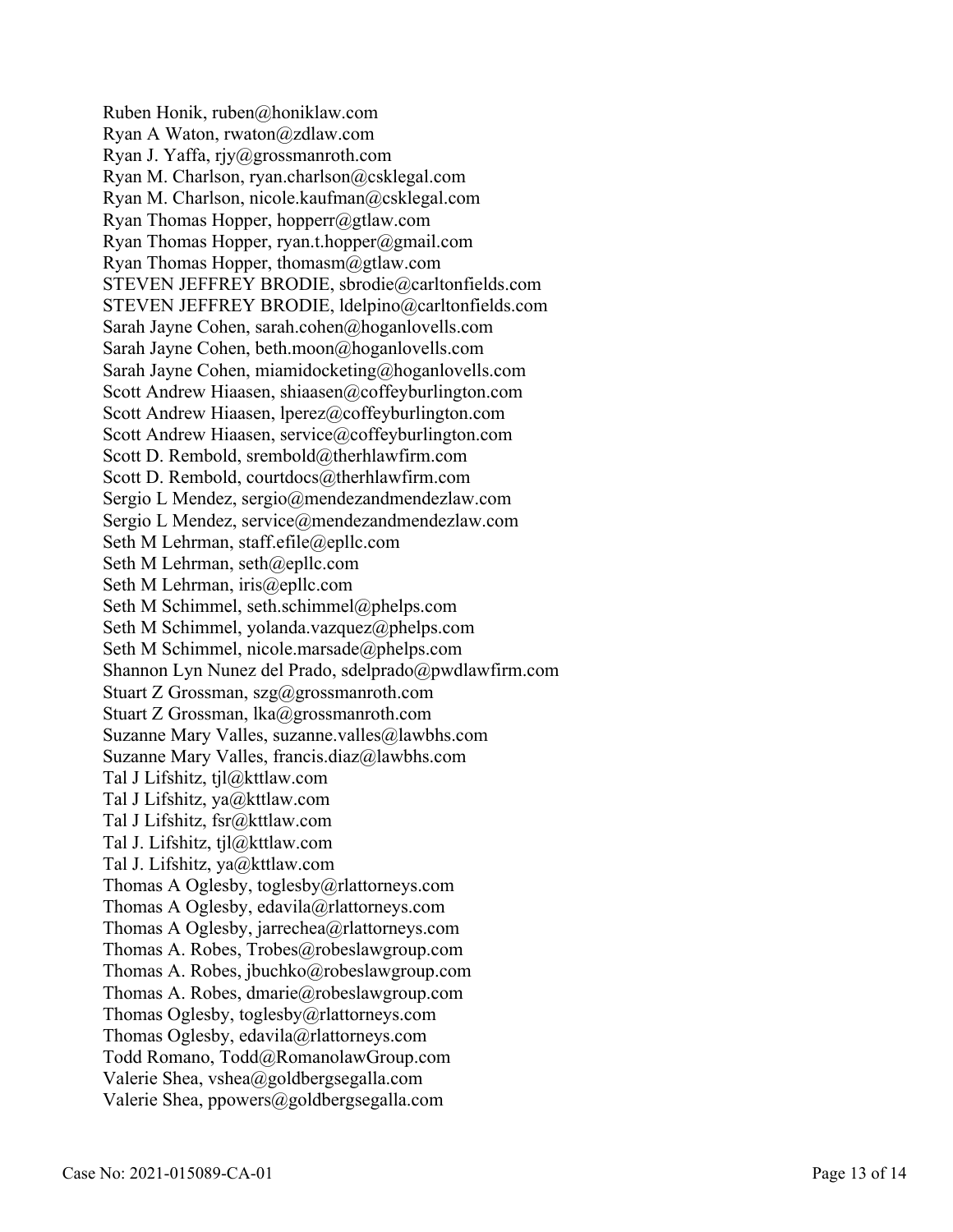Valerie Shea, vshea@goldbergsegalla.com Wanda Monteverde, monteverdew@kleinpark.com William D Wilson Wilson, wwilson@moundcotton.com William D Wilson Wilson, wdwilson48@gmail.com William D Wilson Wilson, wwilson@moundcotton.com William D Wilson Wilson, wdwilson48@gmail.com William D Wilson Wilson, cschmitt@moundcotton.com William E Stacey Jr,  $wes@wespa.us$ William F. Merlin Jr, cmerlin@merlinlawgroup.com William F. Merlin Jr, ssmith@merlinlawgroup.com William F. Merlin Jr, trodriguez@merlinlawgroup.com William J Tinsley Jr., william.tinsley@phelps.com William J Tinsley Jr., yolanda.vazquez@phelps.com William P. Mulligan, wpm@grossmanroth.com William P. Mulligan, lka@grossmanroth.com Yechezkel Rodal, chezky@forthepeople.com Yechezkel Rodal, rmongeluzzi@smbb.com Yechezkel Rodal, jgoodman@smbb.com Yechezkel Rodal, chezky@forthepeople.com Yitzhak Levin, ylevin@levinlitigation.com Yitzhak Levin, service@levinlitigation.com Yummy Marrero, Ymarrero@gaebemullen.com

#### **Physically Served:**